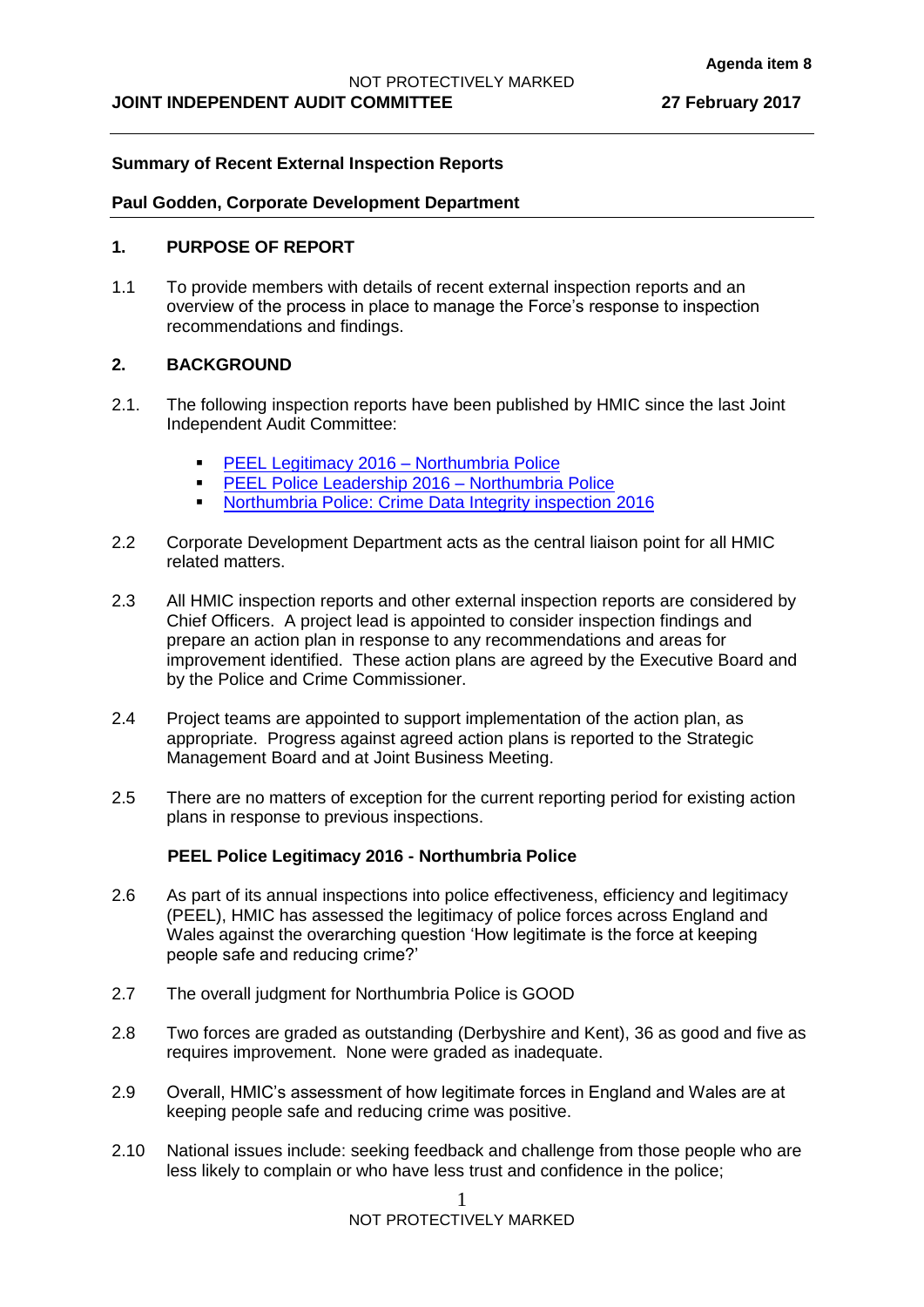#### NOT PROTECTIVELY MARKED

compliance with all aspects of national vetting policy, and that many are only responding to reports of corruption rather than actively seeking out and preventing it; and establishment of fair approaches to individual performance management.

# **PEEL Police Leadership 2016 - Northumbria Police**

- 2.11 As part of the annual PEEL inspections, HMIC has examined how well police forces understand, develop and display leadership through their organisational development.
- 2.12 Unlike the Efficiency and Legitimacy reports, forces have not been given a specific grade for Leadership.
- 2.13 Overall, within Northumbria Police HMIC found a good understanding of leadership expectations across the majority of the workforce (across all ranks and grades). It was acknowledged that the force is developing its leadership expectations as part of the 'Proud to Protect' programme, launched during 2016.
- 2.14 HMIC reported that there is a well-considered and coherent approach to leadership development. Future leadership requirements are clear and the force is using recruitment to support the development of leadership and meet future requirements. There are effective methods in place to support potential senior leaders to develop a range of professional and leadership skills; however, whilst the force has several methods to identify and address gaps in leadership capability, these are yet to be evaluated.
- 2.15 HMIC has identified a number of areas which require improvement, nationally. These include: leadership development for the wider workforce (especially police staff); force's expectations of what it wants from its leaders are rarely included as part of an individual's performance review; development of a systematic a process to identify and address poor leadership; and development of sufficiently diverse leadership teams.

#### **Northumbria Police: Crime Data Integrity inspection**

- 2.16 In 2016 HMIC commenced a multi-year rolling inspection programme for Crime Data Integrity. Northumbria was the fifth force inspected.
- 2.17 The overall judgement for Northumbria Police is 'Requires Improvement'. However, it should be noted that the Force has made significant progress since the last inspection in 2014. For example, overall crime recording compliance has improved from 72% to 93%.
- 2.18 Six recommendations have been made in addition to five identified areas for improvement to assist the force in achieving greater accuracy in recording crimes. Action is already being taken in these areas.
- 2.19 Seven forces have now been inspected. Two graded as Good overall, two as Requires Improvement and three as Inadequate.

# **3. FINANCIAL CONSIDERATIONS**

3.1 There are no additional financial considerations arising from this report.

## **4. LEGAL CONSIDERATIONS**